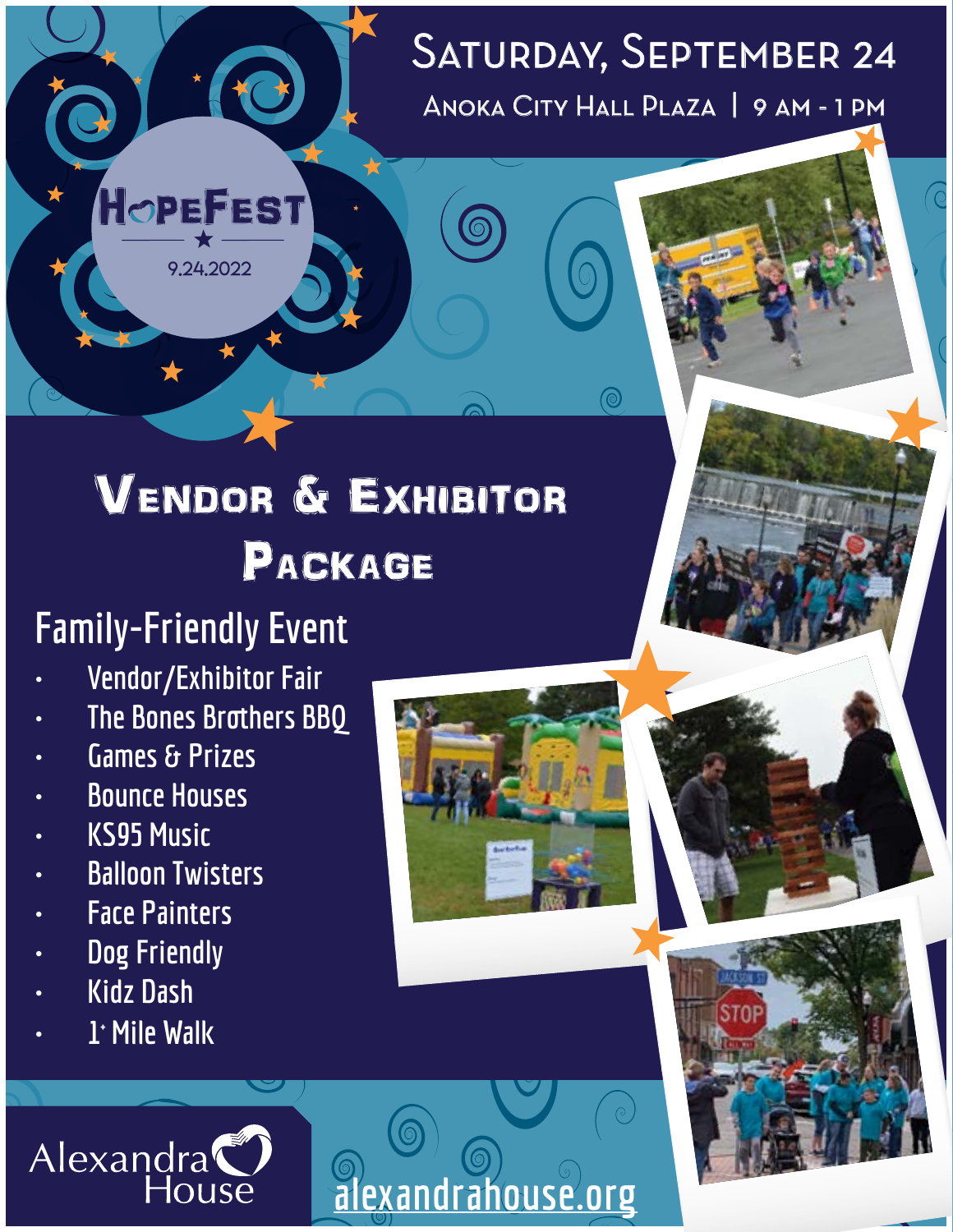

Vendor/Exhibitor Unloading Nap

UNLOADING

MAP

**ENDOR/EXHIBITOR** 

*\* The Alexandra House leadership team reserves the right to deny participation of any and all organizations that are inconsistent with our core values and overall mission.*

# VENDOR OR EXHIBITOR DETAILS

Anoka City Hall Plaza 2015 - 1<sup>st</sup> Ave, Anoka, MN 55303 9:00 am - 1:00 pm

#### ARRIVAL AND UNLOADING

Plan to arrive between 7:30 - 8 am. Booths must be set up and ready by 8:30 am.

- Vendor/exhibitors may unload ONLY at the HopeFest event area **but** between 7:30 8:15 am. After this time, the barricades will be in place and you will not be able to unload.
- Please have your materials labeled as a volunteer will be there to take your materials from the unloading area to your booth space so you can quickly move your vehicle out of the unloading zone.
- To unload, Vendors/Exhibitors/Sponsors should enter on Jackson Street from 2<sup>nd</sup> Avenue. Once unloaded, please exit the event space using 1st Avenue and Main Street. (see Unloading map)

#### PARKING:

• Vendor/exhibitors must park in the designated HopeFest event parking areas *(street parking, Anoka Municipal Ramp, 2110 - 2nd Avenue or the surfact lot on VanBuren between 3rd and 4th Avenue).*

#### ALEXANDRA HOUSE WILL PROVIDE:

- Assigned booth space
- 1—6' table | 1—Folding chair
- 1-Bottle of Hand Sanitizer
- **• Vendors** will receive two (2) meal tickets\* | **Exhibitors** will receive one (1) meal ticket\* *\* additional food can be purchased with cash, check, or credit card \**

#### **Please Note:**

- There is no electrical available
- Expect 300 500 participants

### VENDOR OR EXHIBITOR WILL BE RESPONSIBLE FOR:

- Display, equipment, table cloth, pop-up tent or canopy
- Unloading, set-up, and tear-down

#### Event Schedule:

7:30 - 8:30 a.m. — Vendors/Exhibitors setup by 8:30 a.m. 9:00 - 10:00 a.m. — Registration 10:00 - 10:30 a.m. — Program 10:30 a.m. — Kidz Dash and Awards 11:00 a.m. - 1<sup>+</sup> Mile Walk 10:30 a.m. - 1:00 p.m. — Entertainment, Food, and Activities 1:00 - 2:00 p.m. — Clean up *{You may begin tearing down your booth after 1:00 pm}*

9.24.2022

FEST

H∕ਾਸ